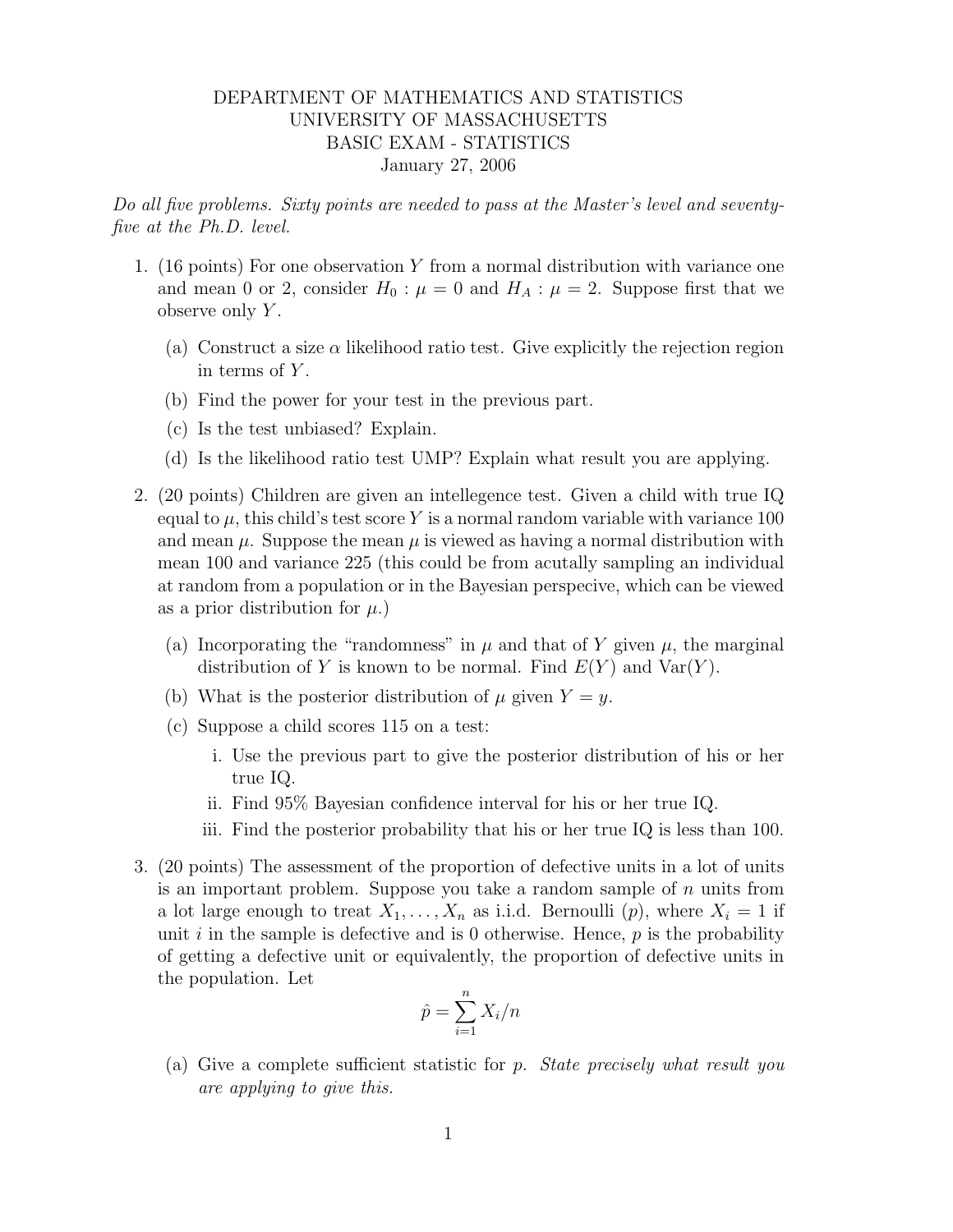- (b) We usually use  $\hat{p}$  to estimate p and use  $\hat{p}(1-\hat{p})/n$  to estimate the  $V(\hat{p}) = \sigma_{\hat{p}}^2$ (the variance of  $\hat{p}$ ). Show that  $\hat{p}(1-\hat{p})/n$  is a biased estimator of  $\sigma_{\hat{p}}^2$ .
- (c) Find the UMVUE of  $\sigma_{\hat{p}}^2$ . You must justify your answer.
- 4. (20 points) Let  $X_1, \dots, X_{10}$  be iid random samples taken from  $N(\mu_1, \sigma_1^2)$  and  $Y_1, \dots, Y_{12}$  be iid random samples taken from  $N(\mu_2, \sigma_2^2)$ . Define  $\overline{X}$  and  $S_1^2$  to be the sample mean and variance, respectively of  $X_1, \ldots, X_{10}$  respectively and define  $\overline{Y}$  and  $S_2^2$  similarly.
	- (a) State the distribution of each of  $\bar{X}$ ,  $S_1^2$ ,  $\bar{Y}$  and  $S_2^2$ .
	- (b) In each of the following questions, a pair of null hypothesis and alternative hypothesis is specified, where in each it is stated which parameters are known or unknown. In each case, provide a test for the stated hypotheses. Specify the rejection region (with numeric critical value) for a 0.05-level test. Each will involve a well known distribution. (Tables are provided for your reference.)
		- i. Suppose here  $\sigma_1^2 = 5$  and  $\mu_1$  is unknown.

$$
H_0: \mu_1 \leq 2
$$
 vs.  $H_1: \mu_1 > 2$ 

ii. Here all  $\mu_i$  and  $\sigma_i^2$   $(i = 1, 2)$  are unknown, but  $\sigma_1^2 = \sigma_2^2$ .

$$
H_0: \mu_1 = \mu_2
$$
 vs.  $H_1: \mu_1 \neq \mu_2$ 

## iii. Here  $\mu_1$ ,  $\sigma_1^2$  and  $\sigma_2^2$  are unknown.

A.  $H_0: \mu_1 = 2$  vs.  $H_1: \mu_1 \neq 2$ . B.  $H_0: \sigma_1^2 \leq 5$  vs.  $H_1: \sigma_1^2 > 5$ C.  $H_0: \sigma_1^2 \leq \sigma_2^2$  vs.  $H_1: \sigma_1^2 > \sigma_2^2$ D.  $H_0: \sigma_1^2 = \sigma_2^2$  vs.  $H_1: \sigma_1^2 \neq \sigma_2^2$ 

- 5. (24 points) Consider a random sample  $Y_1, \ldots, Y_n$  from exponential distribution  $f(y) = (1/\beta)e^{-y/\beta}$  for  $y > 0 \ (\beta > 0)$ , a distribution with mean  $\mu = \beta$  and variance  $\sigma^2 = \beta^2$ .
	- (a) Find the MLE of  $\beta$ . Show your derivation and be sure to justify that you have maximized the likelihood.
	- (b) Derive an exact 95% confidence interval for  $\mu$ . (Hint: The variable  $2\sum_{i=1}^{n} Y_i/\beta$  follows a well-known distribution. If you can't name this distribution, trade the points by using a letter to represent the distribution and define its quantiles. So that you can continue to do the following problems.)
	- (c) Derive an exact 95% confidence interval for  $\sigma^2$ .
	- (d) Find the Cramer-Rao Lower bound for unbiased estimators of  $\sigma^2$ .